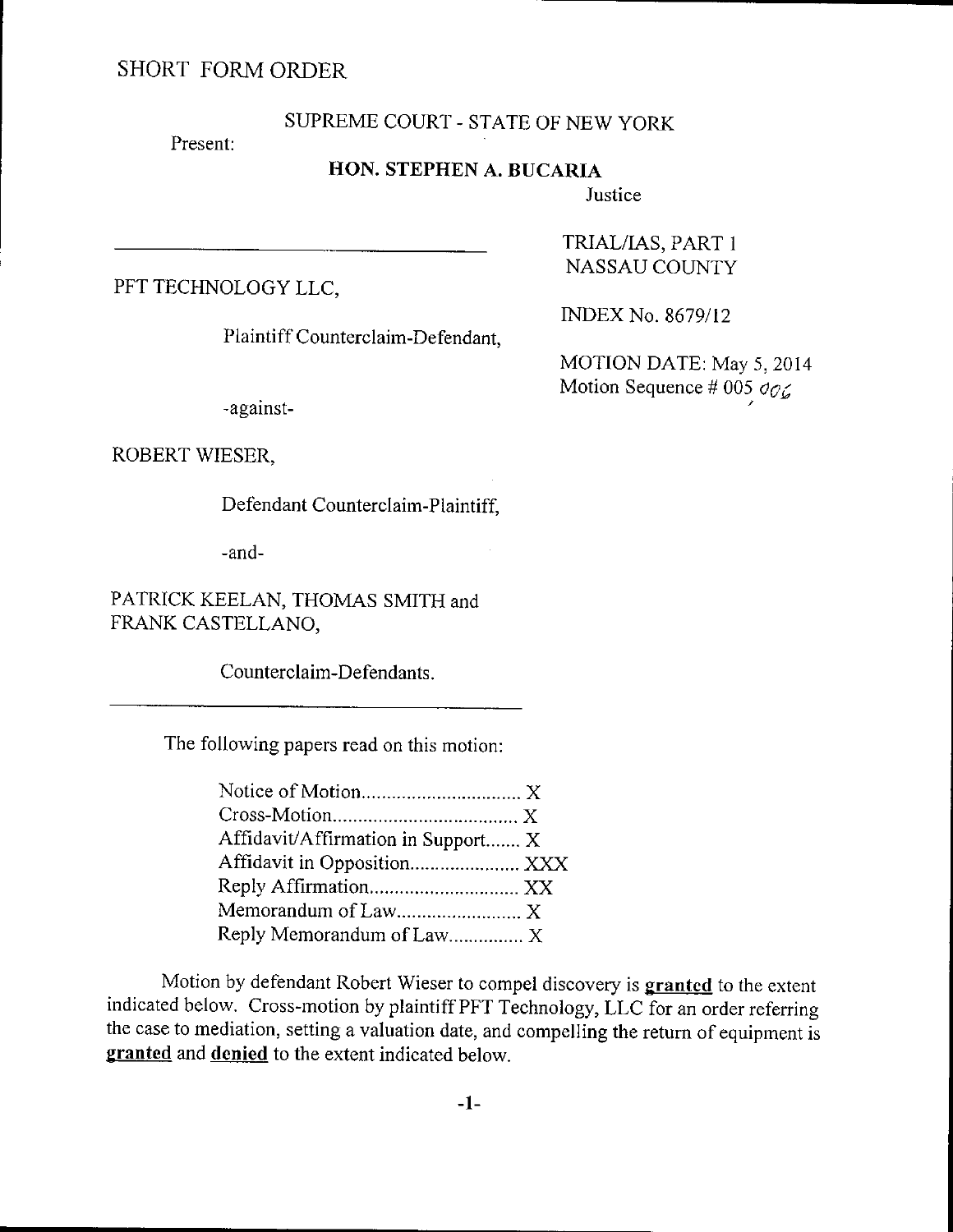#### PFT TECHNOLOGY LLC v WIESER, et al lndex no. 8679/12

This is a special proceeding for judicial dissolution of a limited liabiliry company. Plaintiff PFT Technology, LLC is engaged in the business of detecting gas and fluid leaks in power networks for public utilities. Defendant Robert Wieser is a founder and managing member of PFT. wieser also claims to have designed and built the highly specialized instruments used by PFT. counterclaim defendants patrick Keelan, Thomas Smith, and Frank Castellano are the other managing members of the company.

Section 6.05(a) of PFT's operating agreement provides that any of the managing members may be removed for "cause." Section 6.05(b) defines "cause" as i) conviction of fraud, embezzlement, or financial dishonesty against the company, or ii) willful and material neglect by the managing member of his normal and reasonable duties as a managing member of the company. Section 6.05(a) provides that removal of a managing member for cause requires a "supermajority-in-interest" of the members, excluding the member who is to be removed. The operating agreement defines "supermajority-ininterest" as an interest in excess of 75 %. The operating agreement is silent as to how the mernber's interest is to valued, whether upon removal for cause or voluntary resignation.

During 201l, a dispute arose between Wieser and the other mernbers of PFT concerning his salary and equity distributions as compared to those of the other members. The majority members initially tried to remove Wiser for cause and then offered to buy out his interest. on July 10,2012, PFT commenced this proceeding seeking dissolution of the company.

In its first cause of action, PFT seeks a declaratory judgment that Wieser breached his fiduciary obligation to the company. PFT alleges that wieser used his company credit card for personal expenses, abandoned his responsibilities to PFT, and rendered certain of the company's instruments non-operational. In its second cause of action, PFT seeks damages for Wieser's alleged breach of fiduciary duty. In its third cause of action, PFT seeks judicial dissolution of the company.

In his answer, Wieser denies that dissolution of PFT is necessary. Nevertheless, Wieser requests a "fair valuation" of his membership interest in the company. Additionally, wieser asserts various counterclaims against PFT and the other members of the company. In his first counterclaim, Wieser alleges that the individual defendants breached PFT's operating agreement by paying themselves unauthorized salaries and failing to pay him his share of the income distributions. In his second counterclaim, Wieser alleges that the individual defendants converted the "intellectual property"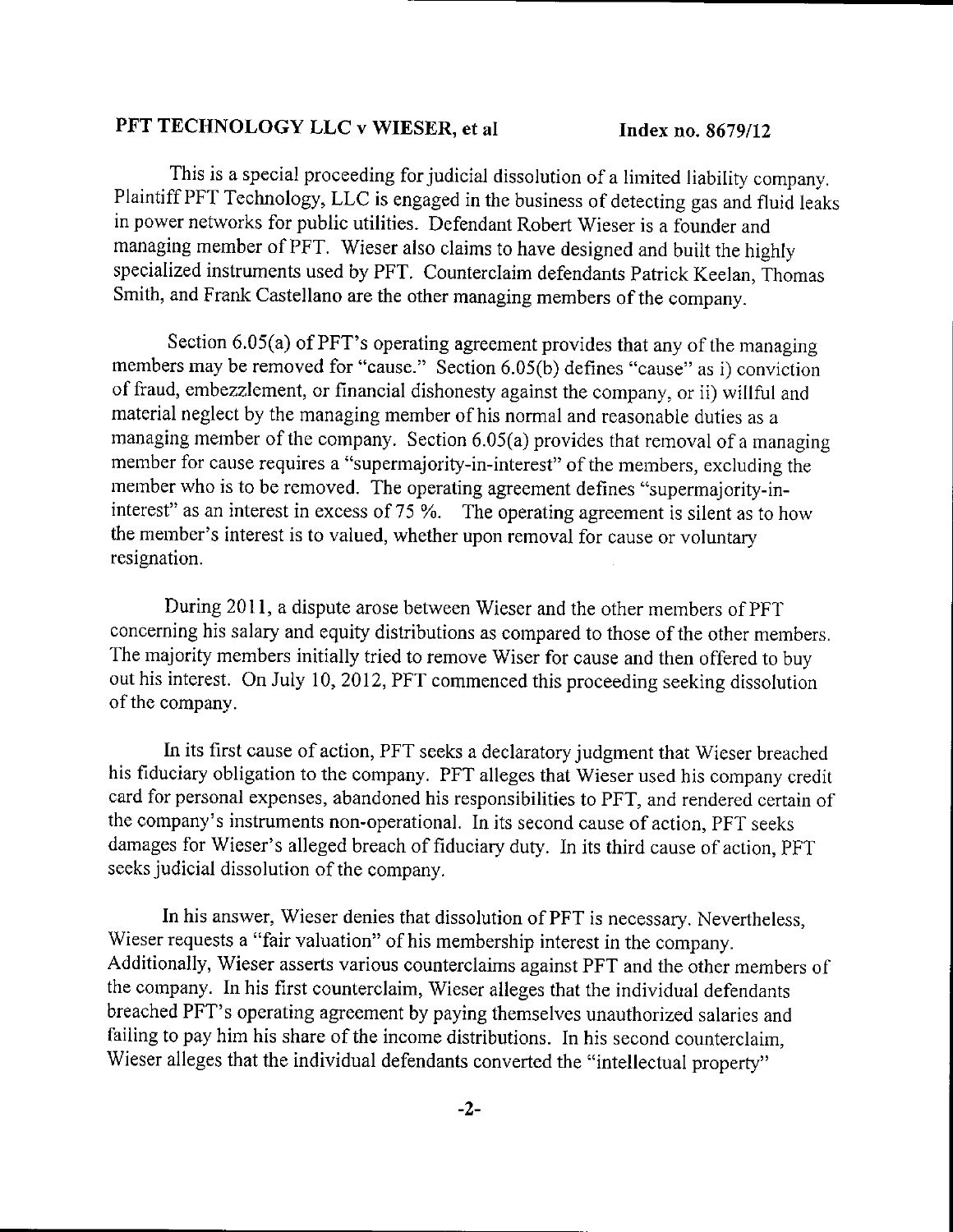#### PFT TECHNOLOGY LLC v WIESER, et al Index no. 8679/12

associated with rnachinery and equipment which wieser fabricated for the company. Wieser's third counterclaim is for an accounting with respect to pFT's property.

In his fourth counterclaim, wieser seeks advancement and indemnity for legal fees incurred in defending the present action pursuant an indemnity provision in PFT's operating agreement. By order dated February 20,2014, the court granted Wieser an advancement for legal fees in the amount of \$100,000, in connection with the issue of valuation of his interest in the company. In his fifth counterclaim, wieser asserts a claim for breach of fiduciary duty against the majority members.

Defendant Wieser moves to compel production of several categories of documents as well as to compel counter-claim defendants Smith and Castellano to appear for depositions. Among the documents requested are i) communications among the majority members conceming Wieser, ii) communications among the majority members concerning management issues, including member compensation and valuation of the cornpany, iii) financial records, including those for activity subsequent to the commencement of the proceeding, and iv) customer contracts and agreements.

PFT cross moves for an order setting a valuation date for Wieser's interest, referring the matter to mediation, and for the return of company property. PFT argues that the valuation date is the date upon which the dissolution action was commenced. Although Wieser does not appear to argue for a later valuation date, he seeks discovery of the financial condition of the company after the dissolution proceeding was filed.

 $§$  702 of the Limited Liability Company Law provides that "On application by or for a member, the Supreme Court... may decree dissolution of a limited liability company whenever it is not reasonably practicable to carry on the business in conformity with the articles of organization or operating agreement." In order to establish that it is not "reasonably practicable" to carry on the business, the member seeking dissolution must establish that 1) management is unable or unwilling to reasonably permit or promote the stated purpose of the company to be realized or achieved, or 2) continuing the company is financially unfeasible (*Matter of 1545 Ocean Ave*, 72 AD3d 121, 131 [2d Dept 2010]). Where members holding a clear majority in interest seek dissolution, it is clear that management is unwilling to promote the purpose of the company as it is presently constituted.

The Limited Liability Company Law does not expressly authorize a buy-out in <sup>a</sup> dissolution proceeding (Mizrahi v Cohen, 104 AD3d 917, 920 [2d Dept 2013]).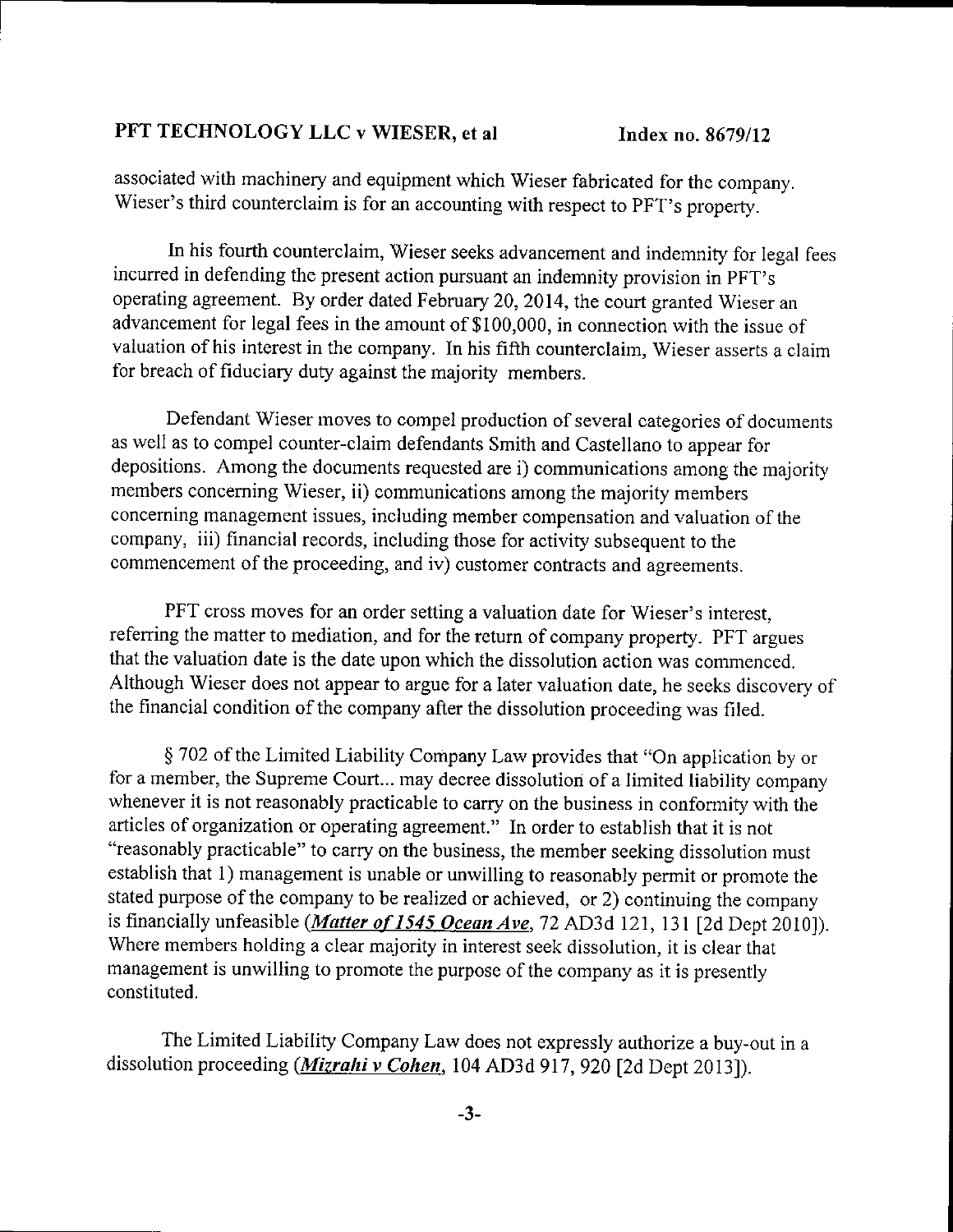#### PFT TECHNOLOGY LLC v WIESER, et al Index no. 8679/12

Nevertheless, in certain circumstances, a buy-out may be an appropriate equitable remedy upon the dissolution of an LLC (Id). Where members holding a clear majority in interest seek dissolution, a buy-out of the minority member may be a particularly appropriate remedy.

The Limited Liabilify Company Law is silent as to how the membership interest of the member who is to be bought out is to be valued and the valuation date. Nevertheless, in a proceeding to dissolve a corporation on the ground of oppressive conduct, the interest ofthe petitioning shareholder is to be valued as of the date prior to the date on which the petition was filed (Business Corporation Law \$ I I l8[b]). Value is to be determined on the basis of what a willing purchaser, in an arm's length transaction, would offer for the company as an operating business, rather than a business in the process of liquidation erce process of riquidation. The process of the team of the process of riquidation (*Pace Photographers, Ltd. v Rosen*, 71 NY2d 737, 748 [1988]). The three major elements of value are net asset value, investment value, and market value (*Friedman v* Beway Realty Corp., 87 NY2d 161, 167 [1995]). The particular facts and circumstances will dictate which element predominates, and not all three elements must influence the result (Id). Fair value determinations should take into account the subsequent economic impact on value of the event giving rise to the buyout or dissolution of the company (Id). Finally, valuation may adjusted upwards or downwards, depending upon the resolution of the parties' breach of fiduciary duty claims (Business Corporation Law \$ 1 1 18[b]).

In the present case, Wieser suggests that his knowledge and expertise were critical to the profitabilify of PFT Technology, at least when the company was formed. In view of Wieser's anticipated departure, the extent to which his knowledge and experlise are now shared by the other managing members may well effect future income and the investment value of the company. With these observations in mind, the court will proceed to the issues of discovery.

Communications concerning Wieser are relevant to the extent that they tend to show whether the other mernbers share Wieser's technological expertise. Thus, statements to the effect of, "How will we get along without Wieser?" or "We won't miss him for a moment!" are equally discoverable. On the other hand, statements of a purely personal nature, such as "I never liked Wieser, anyway!" are irrelevant to the value of the company and not discoverable. Defendant's motion to compel discovery is granted to the extent that plaintiff shall produce all communications concerning Wieser that bear on the valuation of the company.

One of the major reasons for investing in a close corporation is to obtain income